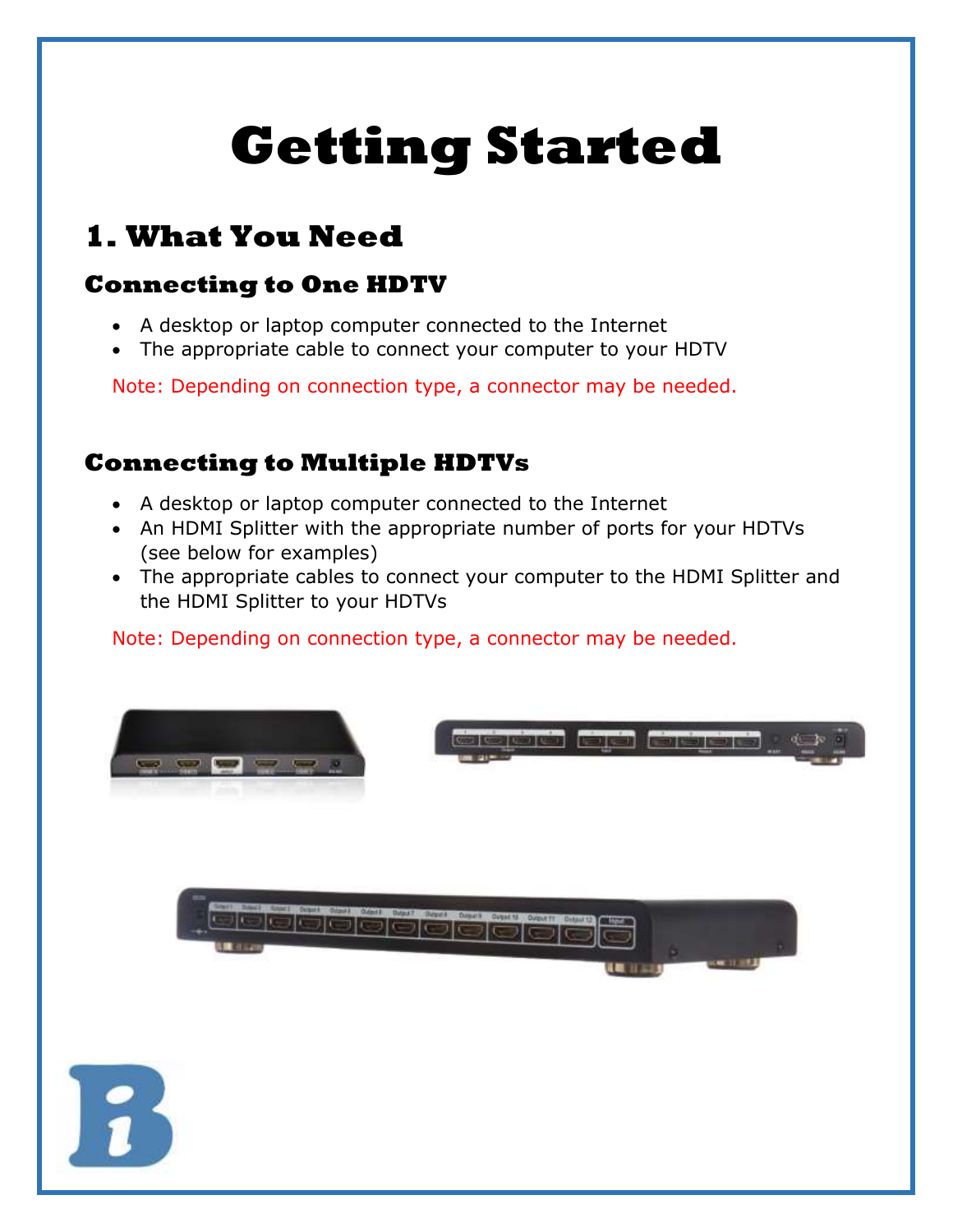## **2. Purchasing Credits/Setting Up Account**

- View [Plans and Pricing](https://boomindustries.com/boom-games-plans/) to determine the best plan for you.
- Go to the Store to purchase credits, which are required to play Boom games.
- When you make your first purchase, you will be prompted to set up your Boom account, including selecting your login email address and password.
- Purchases are made through PayPal.

### **3. Playing a Game**

- After logging in, click "Members Area" and then click "Play Game."
- Click the game you wish to play.

#### **Important Notes**

- Boom Industries is not an IT nor an Audio/Video company. The following general setup guidelines are for your convenience only. We recommend consulting an IT or Audio/Video professional for your setup.
- Although we try to keep our current guidelines up to date, technology is always advancing so products listed may not be the newest on the market.
- Only Computers or Laptops running Mac OS X or Windows 10 and above are recommended.
- We highly recommend using Google Chrome, Mozilla Firefox, or Safari. Other browsers may not be supported.
- Computer should be set to "Full Screen" mode. Note: Disable your computer's screen saver and sleep mode.
- Set your computer's resolution to a 16:9 aspect ratio.
- Tablets are only recommended for home use because they usually lack a standard wired network port, requiring the use of a Wi-Fi connection, as well as an HDMI connector. Connection guidelines only work with HDTVs. Longer cable lengths affect video signal strength; use the shortest quality cables possible for the best results.